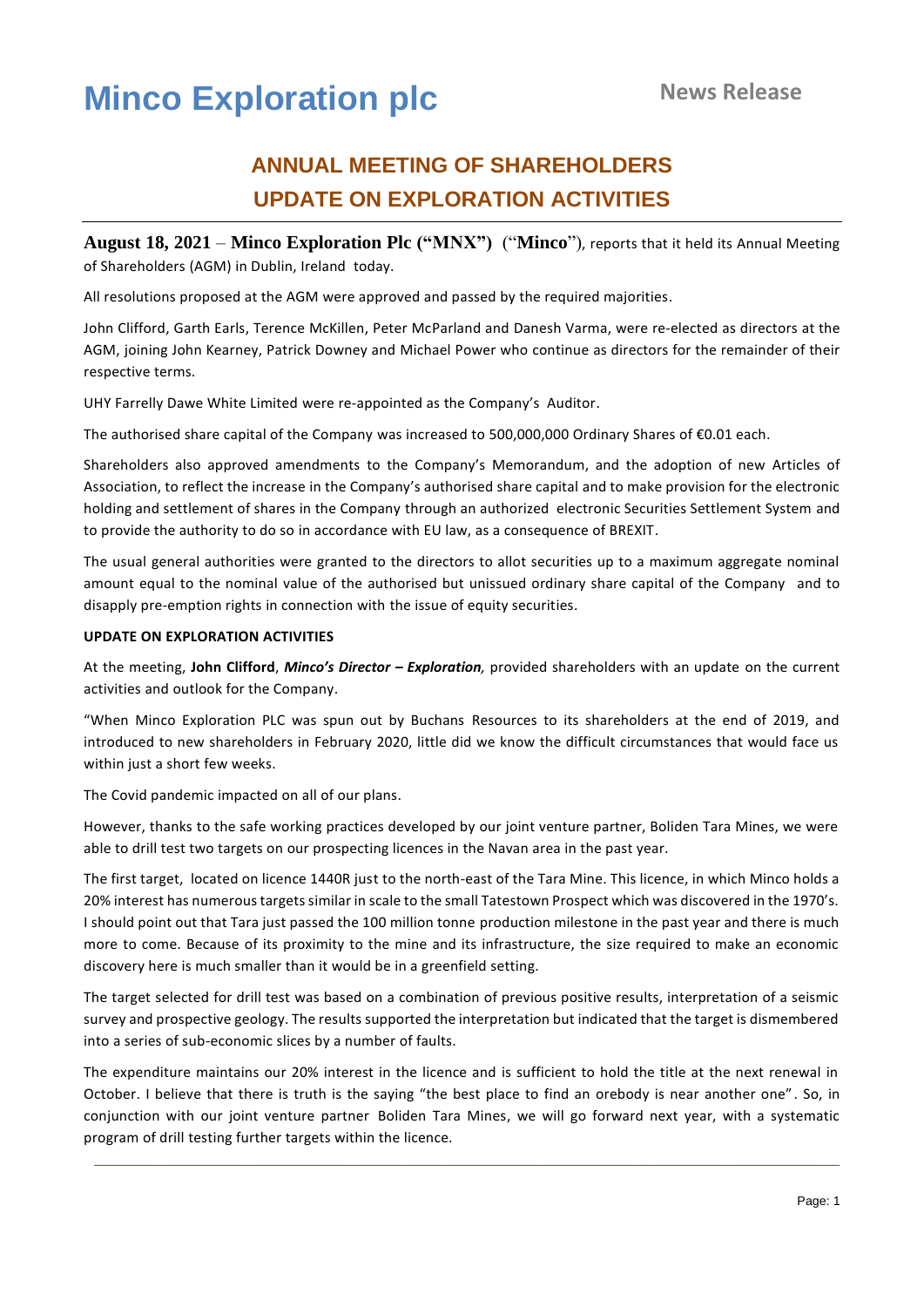About 15km to the west of the Tara Mine, in licence 3373, Minco has an option from Boliden Tara Mines to earn a 75% interest. Given their experience in the area Tara is acting as the joint venture operator. Our analysis of the historic exploration data has highlighted 4 targets within the licence in rocks similar to those that host the Tara orebody. These targets are located at depths in the order of 500 – 800m.

During the past year we drill tested the first of those targets. The drill hole confirmed our interpretation of the geology. Unfortunately, there was no significant mineralisation. When all the costs associated with the drilling are paid, which I estimate at about €70,000 – 75,000, Minco will have increased its interest in the licence to 50%. We are now assessing the results with the intention to test one of the other targets in 2022. This should increase our interest in the licence to 75%.

The other area where we are operating with Boliden Tara Mines is the 447km2 Slieve Dart block in County Galway.

The Slieve Dart area is one of the orphans of Irish exploration. Back in the 1970's and '80's exploration by predecessor companies of Minco, and others, discovered numerous small concentrations of mineralisation to the north -east of Tuam. However, the discoveries at Galmoy and Lisheen in the 1990's diverted attention and it was not until recent years that focus was again directed back to this area, this time by Boliden Tara Mines.

The early results from Tara Boliden's work resulted in the discovery of further small mineral occurrences. However, more importantly, they recognised that there were some major structures extending through the area to the northwest of Mountbellew. Their interpretation was, and I concur, that these structures could provide the plumbing system for bigger concentrations of mineralisation to depth.

At the same time Boliden's discovery of the Tara Deep deposit, using a combination of good geology, adapting seismic survey techniques used in oil exploration, and a commitment to drilling, highlighted the way forward for exploration in this area.

Minco was invited to join with Tara Boliden in this program and now has an option to earn a 50% interest in the 10 licence Slieve Dart area. We plan to achieve that milestone within the next 12 months.

In late 2019, Minco, as part of its earn-in commitment, and in conjunction with Boliden Tara Mines and the Geological Survey of Ireland, in part funded a seismic survey across the area. Interpretation of the results of that survey during the past year has supported the interpretation of a major structural plumbing system hidden beneath the cover rocks. In addition, it has drawn our attention to the area immediately to the north-east. There we have applied for 4 new licences. We were successful in our application, and these licences will be integrated into the joint ventu re in due course.

Now all of this interpretation and desk work does not generate headlines. However, I am pleased to report that followup drill tests are being planned. We have been in discussion with the Department on how the costs associated with that drilling might be distributed across the licences. The Department has considered the matter and has up-dated its guidelines on how this might be done. In effect what it means is that the expenditure on two drill holes can be distributed across the entire area of the 10 original joint venture licences.

We are meeting with our joint venture partner next week to discuss the program with the intention to drill test in the first half of 2022. This will complete our 50% earn-in. At the same time, we are planning to put the building blocks in place for a multi-year exploration strategy for the Slieve Dart area, which as I have said is one of the orphans of Irish exploration. I am excited about the opportunities in the area and look forward to presenting this strategy to the Joint Venture Management Committee later this year for their consideration.

The other area where we are progressing is in our 100% owned Moate block. Covid restrictions have delayed drill testing of an area identified to the east of Athlone where the target is a Tynagh Mine type deposit. However, following

 $\overline{\phantom{a}}$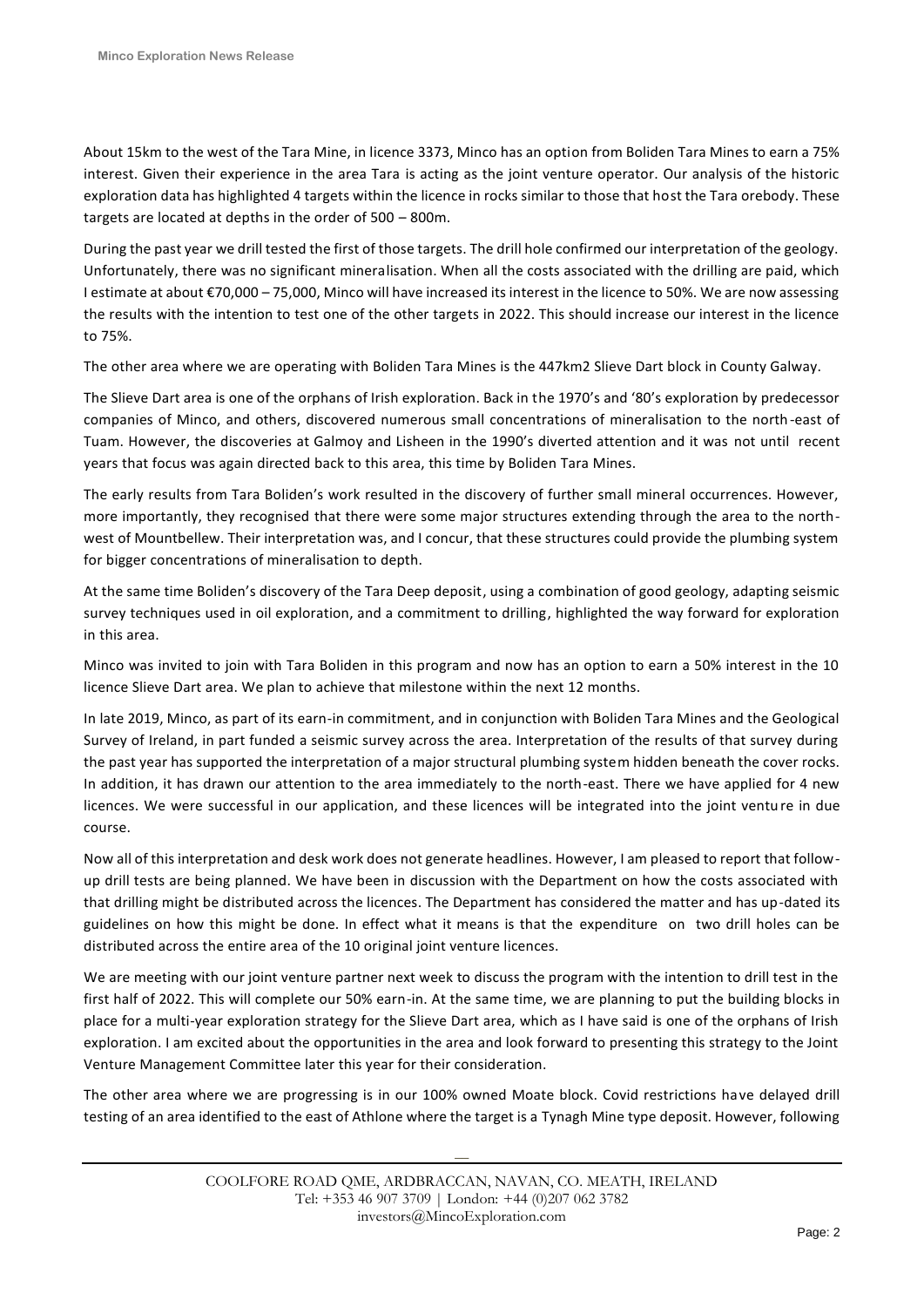the recent relaxation in restrictions, we have successfully navigated the drill permitting process with the Department, we have got access permission from the landowner, and we have entered into a drilling contract with Irish Drilling. A drill rig will be mobilised to the area within the next  $2 - 3$  weeks.

So, plans are in place, Minco Exploration is moving forward.

# **John Clifford responded to some questions from shareholders**

At this point, I would like to address a few questions that have been submitted by shareholders. Some of the questions were similar, so I will provide composite answers.

# *Why is Minco focusing on Ireland? Is Ireland a good place to explore for minerals?*

When it comes to assessing where to explore there are several factors to take into consideration. These include the rocks, the government policies and the people. The rocks of the Irish Midlands host one of the great orefields of the world. Since 1960, 14 significant zinc-lead deposits have been discovered, including the world class Tara orebody at Navan. Ireland is globally ranked first in terms of zinc discovered per km2, and second with respect to lead.

A draft policy document on mineral exploration and mining published by the Department in July underlines the importance it assigns to the mineral exploration and mining industries, and to the role that they can play in the transition to the circular economy and net-zero greenhouse gas emissions. The policy document also recognises the role of the mineral exploration and mining industries in supporting economic activity and job creation and in progressing our international policies and commitments. In addition, when you look at Ireland you see that, because of its exploration tradition over the past 50 years, we have a world-class service industry of laboratories and drilling and cutting-edge research expertise. So, if you want to shoot elephants, go to elephant country. In the zinc world, Ireland is elephant country.

# *Is Minco looking at other projects or licence areas ? where ?*

Yes, Minco has used the lock-down time to trawl through free, publicly available exploration data collected over the past 50 years and archived by the Department and Geological Survey of Ireland. This has identified a few areas within Ireland where we believe there is potential for discovery. We are also considering opportunities outside of Ireland, not just for zinc but also for copper.

As you know, to-day, people are looking to the post-Covid future and governments globally are assessing their investment strategies. As you will have noted from the press coverage in the past week many of those strategies will be focussed on achieving a carbon-neutral future within the next few decades. There is lots of attention been given to the end result, but lesser consideration of the practicalities of how we get there.

The simple fact, a fact recognised by the European Commission, the World Bank, the United Nations and others, is that getting to that end result means that mineral production will have to increase significantly, and I am not just talking about lithium and rare earths, which are highlighted in the popular press, but the basics – zinc and copper. As you know, without exploration there will be no new mines to meet that demand.

Minco intends to do its part, identify ground that we believe is prospective for discovery, define targets within those areas and then drill them. "

# *Qualified Person:*

*Technical information in this news release has been approved by EurGeol John A. Clifford, P.Geo, Minco's Director – Exploration and "Qualified Person" as defined under the 2017 Pan-European Reporting Standard.* 

 $\overline{\phantom{a}}$